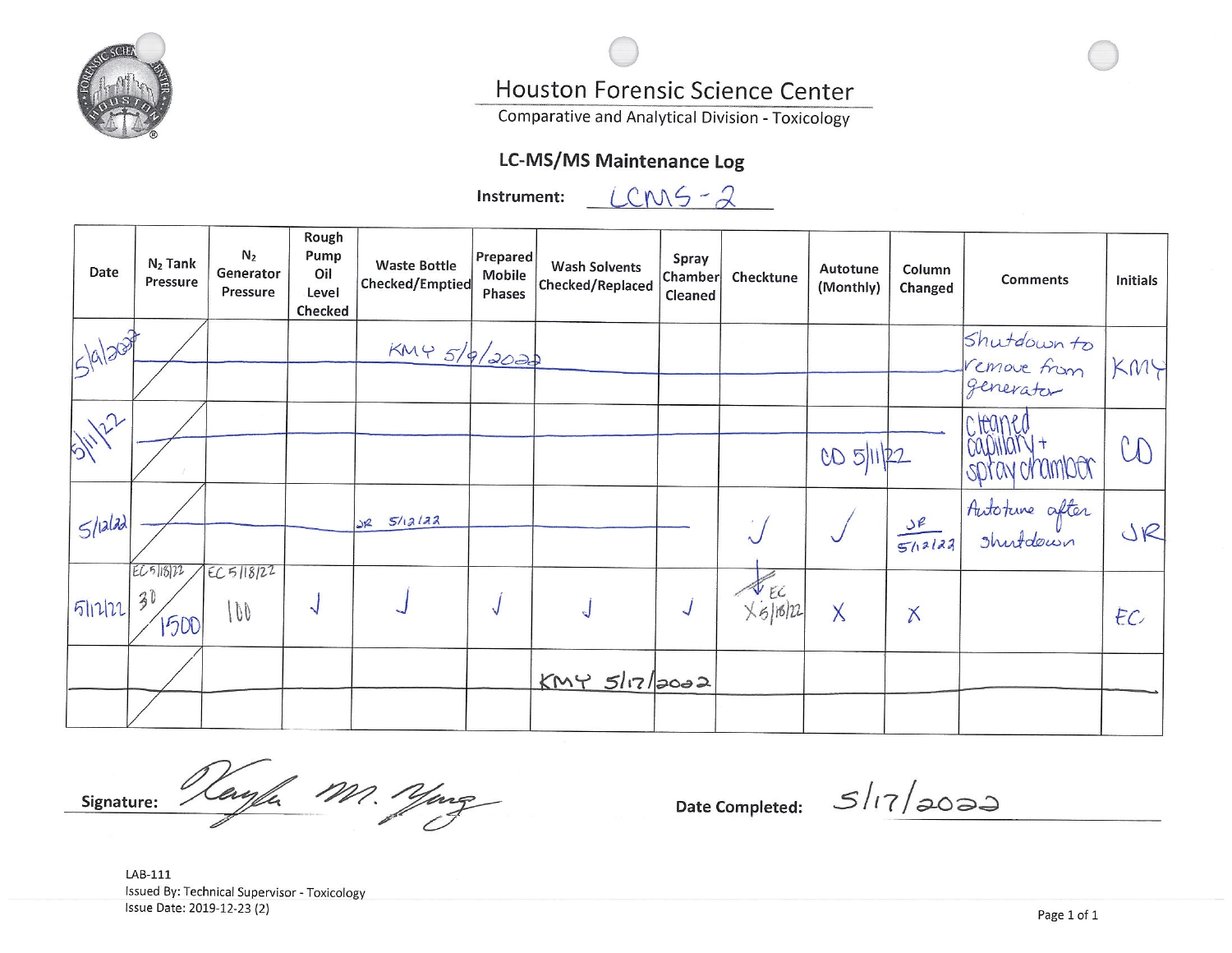# **QQQ Autotune Report**



| <b>Instrument Name</b><br><b>MS Model</b><br><b>MS Instrument Serial</b><br><b>Software Firmware Version</b><br><b>Tune Date &amp; Time</b><br>Data Path<br><b>Ion Source</b><br><b>Ionization Mode</b><br><b>Tuned Resolution</b><br><b>Vacuum Pressure</b> | LCMS-2<br>G6470A<br>SG1936G104<br>10.0.142, FW: A.00.08.100<br>12 May 2022 07:22:28<br>D:\MassHunter\Tune\QQQ\G6470A\atunes.TUNE.XML<br>AJS ESI<br>AJS ESI<br>All<br>1.99E+0 [R] (Torr); 5.22E-5 [H] (Torr) |                 |  |  |
|--------------------------------------------------------------------------------------------------------------------------------------------------------------------------------------------------------------------------------------------------------------|-------------------------------------------------------------------------------------------------------------------------------------------------------------------------------------------------------------|-----------------|--|--|
| <b>Source Parameters</b>                                                                                                                                                                                                                                     |                                                                                                                                                                                                             |                 |  |  |
| <b>Parameter</b>                                                                                                                                                                                                                                             | <b>Positive</b>                                                                                                                                                                                             | <b>Negative</b> |  |  |
| Gas Temp (°C)                                                                                                                                                                                                                                                | 300                                                                                                                                                                                                         | 300             |  |  |
| Gas Flow (I/min)                                                                                                                                                                                                                                             | 8                                                                                                                                                                                                           | 8               |  |  |
| Nebulizer (psi)                                                                                                                                                                                                                                              | 15                                                                                                                                                                                                          | 15              |  |  |
| Capillary (V)                                                                                                                                                                                                                                                | 4000                                                                                                                                                                                                        | 4000            |  |  |
| Nozzle Voltage (V)                                                                                                                                                                                                                                           | 1500                                                                                                                                                                                                        | 1500            |  |  |
| Sheath Gas Temp (°C)                                                                                                                                                                                                                                         | 250                                                                                                                                                                                                         | 250             |  |  |
| Sheath Gas Flow (I/min)                                                                                                                                                                                                                                      | 7                                                                                                                                                                                                           | 7               |  |  |

#### **Positive Results**

Report generation date: 5/12/2022 8:12:45 AM **Page 1** of 13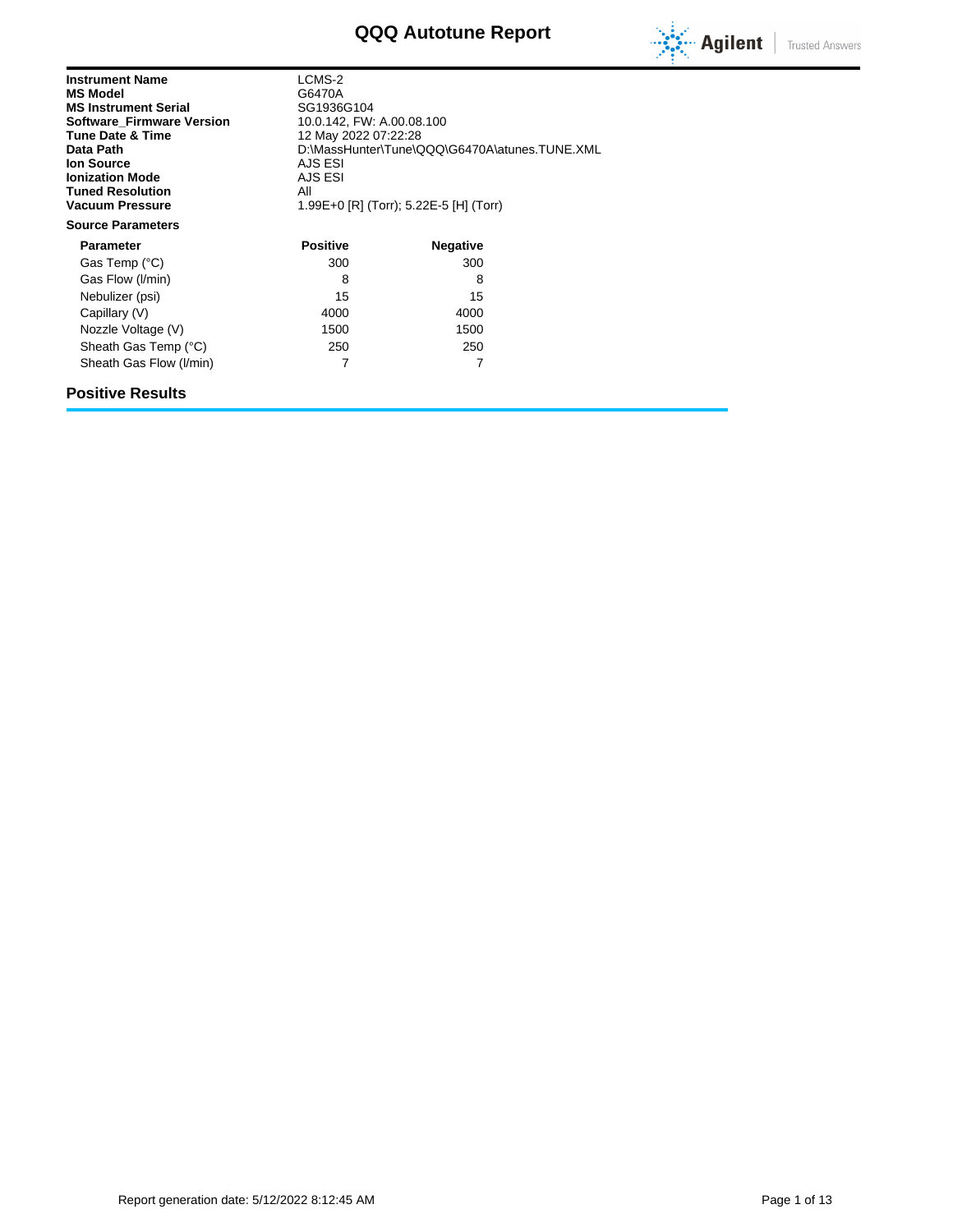



| m/z m/z Expected | <b>FWHM</b> | <b>FWHM</b> | Abundance               |        |
|------------------|-------------|-------------|-------------------------|--------|
|                  |             |             |                         |        |
|                  |             |             |                         |        |
| 322.05           | 0.73        | 0.70        | 202931                  |        |
| 622.03           | 0.73        | 0.70        | 278767                  |        |
| 922.01           | 0.68        | 0.70        | 291451                  |        |
| 1521.97          | 0.67        | 0.70        | 153573                  |        |
| 2121.93          | 0.74        | 0.70        | 136170                  |        |
|                  | 118.09      | 0.72        | <b>Expected</b><br>0.70 | 490124 |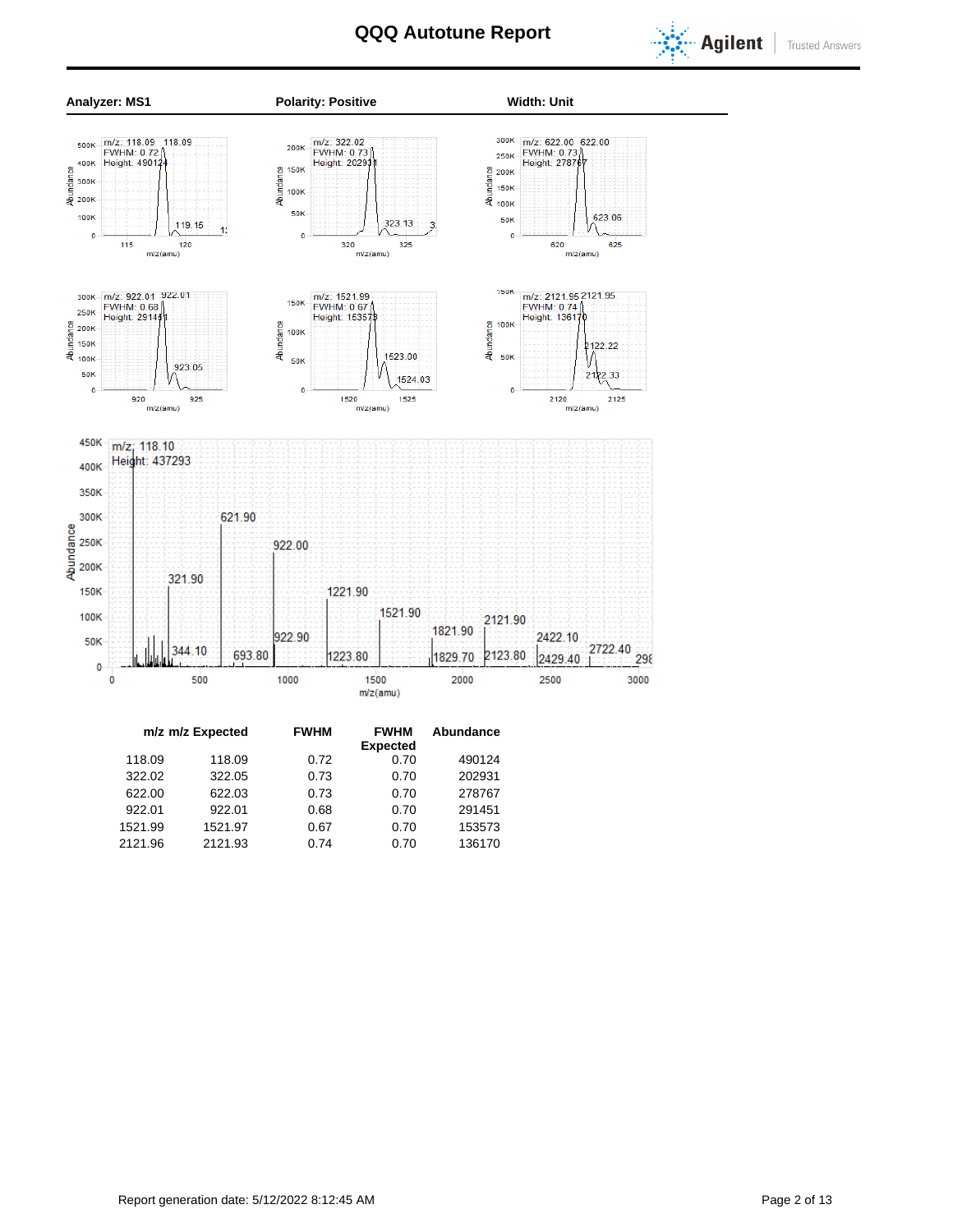



| m/z m/z Expected |         |         | <b>FWHM</b> | <b>FWHM</b>     | Abundance |
|------------------|---------|---------|-------------|-----------------|-----------|
|                  |         |         |             | <b>Expected</b> |           |
|                  | 118.09  | 118.09  | 0.72        | 0.70            | 323292    |
|                  | 322.03  | 322.05  | 0.70        | 0.70            | 175765    |
|                  | 622.01  | 622.03  | 0.72        | 0.70            | 199963    |
|                  | 922.01  | 922.01  | 0.68        | 0.70            | 174732    |
|                  | 1521.98 | 1521.97 | 0.69        | 0.70            | 91401     |
|                  | 2121.95 | 2121.93 | 0.76        | 0.70            | 133929    |
|                  |         |         |             |                 |           |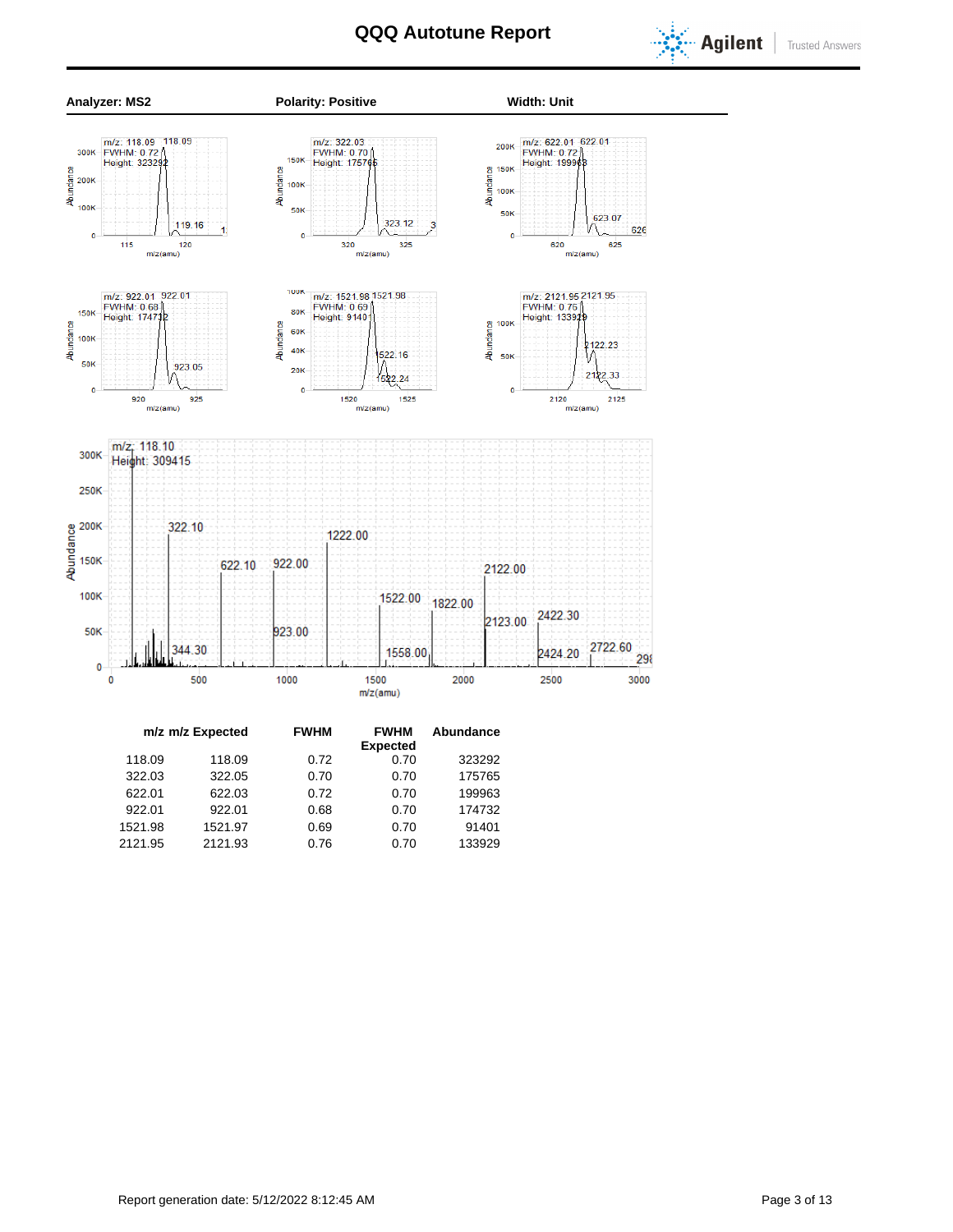



**Expected** 118.08 118.09 1.23 1.20 430537 321.99 322.05 1.43 1.20 273136 621.96 622.03 1.61 1.20 351525 922.00 922.01 1.48 1.20 388164 1521.98 1521.97 1.27 1.20 258811 2121.89 2121.93 1.11 1.20 210637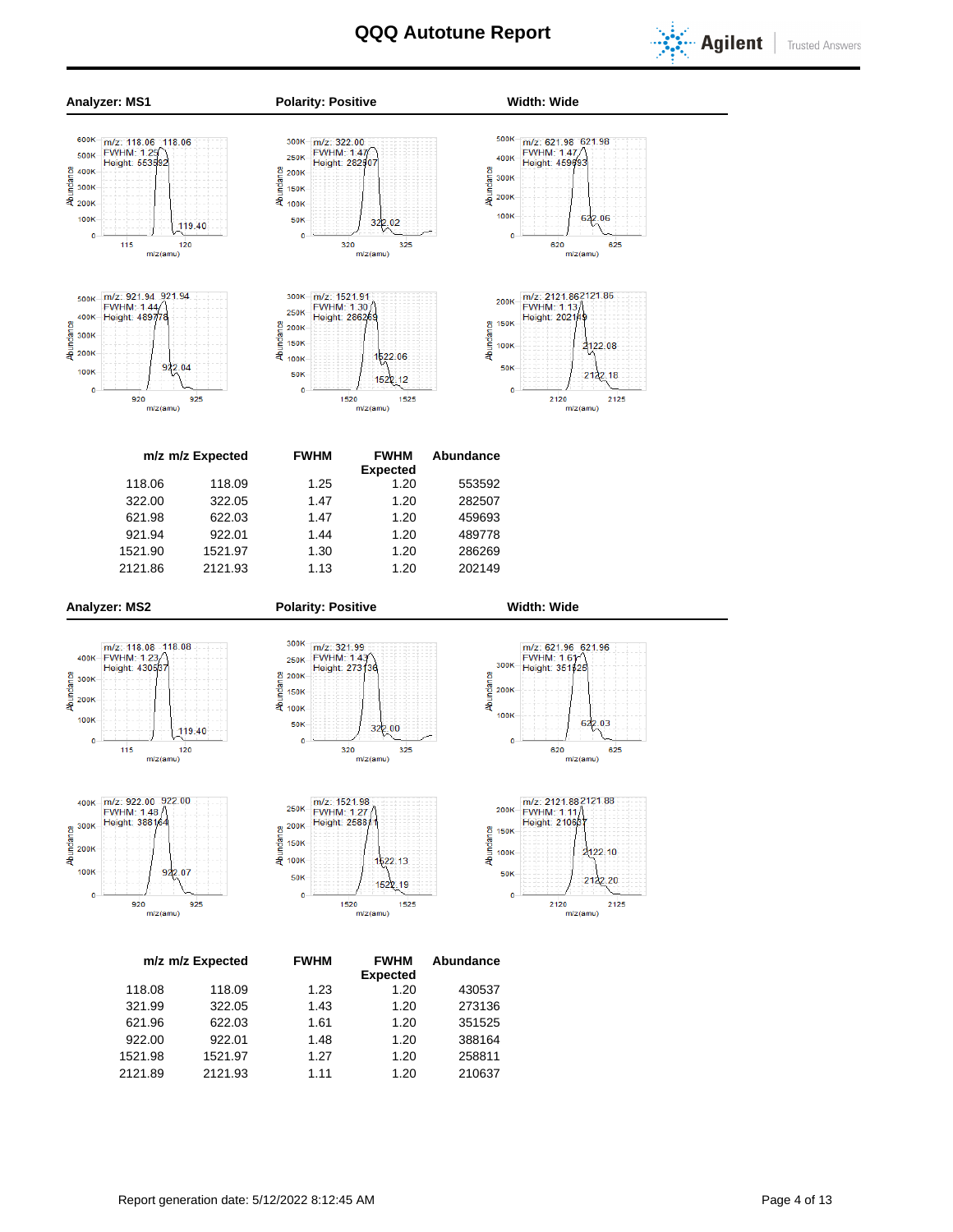



1521.87 1521.97 2.56 2.50 604027 2121.81 2121.93 2.39 2.50 724142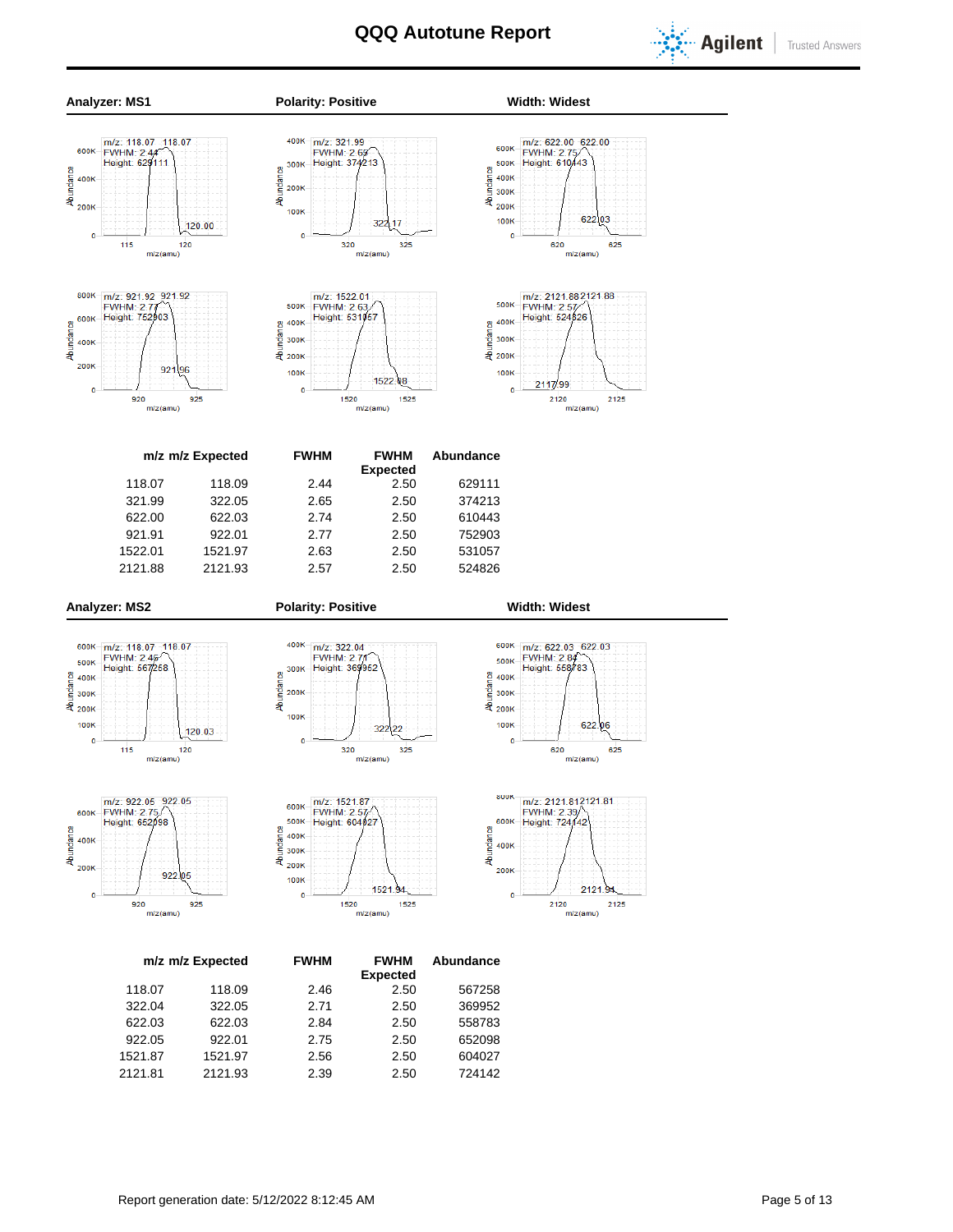

| <b>Tune Parameters</b>  |                |
|-------------------------|----------------|
| <b>Parameters</b>       | <b>Setting</b> |
| Fragmentor              | 135            |
| Skimmer                 | 15             |
| Octopole DC             | 5              |
| Octopole RF             | 600            |
| Lens <sub>1</sub>       | 3.50           |
| <b>MS1 PreFilter</b>    | $-30$          |
| MS1 DC                  | 3.00           |
| <b>MS1 PostFilter</b>   | 2.00           |
| <b>MS1 Axis Offset</b>  | 0.91           |
| MS1 Axis Gain           | 9              |
| <b>MS1 Width Offset</b> | 0.11           |
| <b>MS1 Width Gain</b>   | 3              |
| MS1 Heater              | 100            |
| MS <sub>2</sub> DC      | $-10$          |
| <b>MS2 PreFilter</b>    | $-30$          |
| MS2 Axis Offset         | 0.75           |
| MS2 Axis Gain           | 17.85          |
| <b>MS2 Width Offset</b> | 0.16           |
| MS2 Width Gain          | -8             |
| MS2 Heater              | 100            |
| <b>Cell Entry</b>       | 1              |
| Hexapole DC             | 0.00           |
| Hexapole RF             | 500            |
| <b>Hexapole Accel</b>   | 5              |
| Cell Exit               | $-7$           |
| <b>Collision Gas</b>    | 1              |
| Iris                    | $-150$         |
| <b>HED</b>              | $-10$          |
| <b>EMV</b>              | 1220           |
| <b>Collision Energy</b> | 0              |
| Lens 1[MS2]             | 1.80           |
| MS1 PreFilter[MS2]      | 2.60           |

#### **Dynamic Ramp Tables**

#### **MS1 PreFilter**

| m/z                     | Setting |
|-------------------------|---------|
| 118.09                  | $-11.4$ |
| 322.05                  | -5      |
| 622.03                  | $-9.2$  |
| 922.01                  | $-12.6$ |
| 1521.97                 | $-18$   |
| 2121.93                 | $-32$   |
| <b>MS1 Axis Offset</b>  |         |
| m/z                     | Setting |
| 118.09                  | 0.912   |
| 322.05                  | 1.07    |
| 622.03                  | 1.139   |
| 922.01                  | 1.142   |
| 1521.97                 | 1.077   |
| 2121.93                 | 0.912   |
| <b>MS1 Width Offset</b> |         |
| m/z                     | Setting |
| 118.09                  | 0.11    |
| 322.05                  | $-0.07$ |
| 622.03                  | $-0.15$ |
| 922.01                  | $-0.16$ |
| 1521.97                 | $-0.12$ |
| 2121.93                 | 0.11    |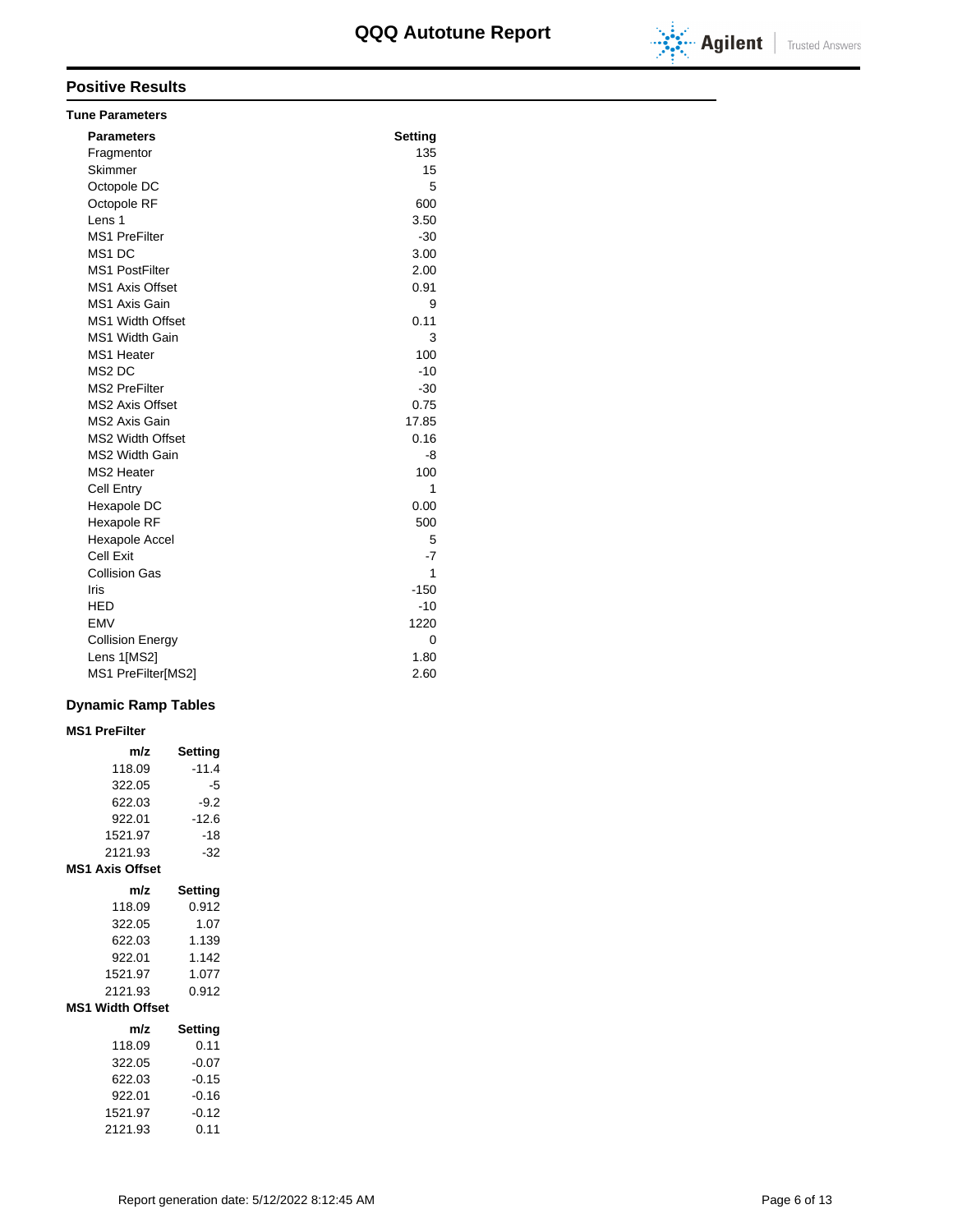

#### **MS2 PreFilter**

| m/z                     | Setting        |
|-------------------------|----------------|
| 58                      | $-15.2$        |
| 79                      | -21            |
| 117.97                  | $-30$          |
| 118                     | $-12$          |
| 154                     | $-15.2$        |
| 290                     | $-33.4$        |
| <b>MS2 Axis Offset</b>  |                |
| m/z                     | <b>Setting</b> |
| 118.09                  | 0.746          |
| 322.05                  | 0.882          |
| 622.03                  | 1              |
| 922.01                  | 1.04           |
| 1521.97                 | 0.914          |
| 2121.93                 | 0.746          |
| <b>MS2 Width Offset</b> |                |
| m/z                     | <b>Setting</b> |
| 118.09                  | 0.16           |
| 322.05                  | $-0.04$        |
| 622.03                  | $-0.19$        |
| 922.01                  | $-0.23$        |
| 1521.97                 | $-0.17$        |

#### **MS1 Calibrations**

2121.93 0.16

| <b>Resolution</b> | Mass Gain | Mass Offset |     | Width Gain Width Offset |
|-------------------|-----------|-------------|-----|-------------------------|
| Unit              | 8.5       | 0.912       | 2.8 | 0.11                    |
| Wide              | 8.15      | 1.082       | 2.6 | 0.53                    |
| Widest            | 8.15      | 1.458       | 3.5 | 1.43                    |

#### **MS2 Calibrations**

| <b>Resolution</b> | Mass Gain | Mass Offset |        | Width Gain Width Offset |
|-------------------|-----------|-------------|--------|-------------------------|
| Unit              | 17.85     | 0.746       | $-7.6$ | 0.16                    |
| Wide              | 17.5      | 0.928       | -7.8   | 0.59                    |
| Widest            | 17.15     | 1.362       | -6.9   | 1.54                    |

### **Negative Results**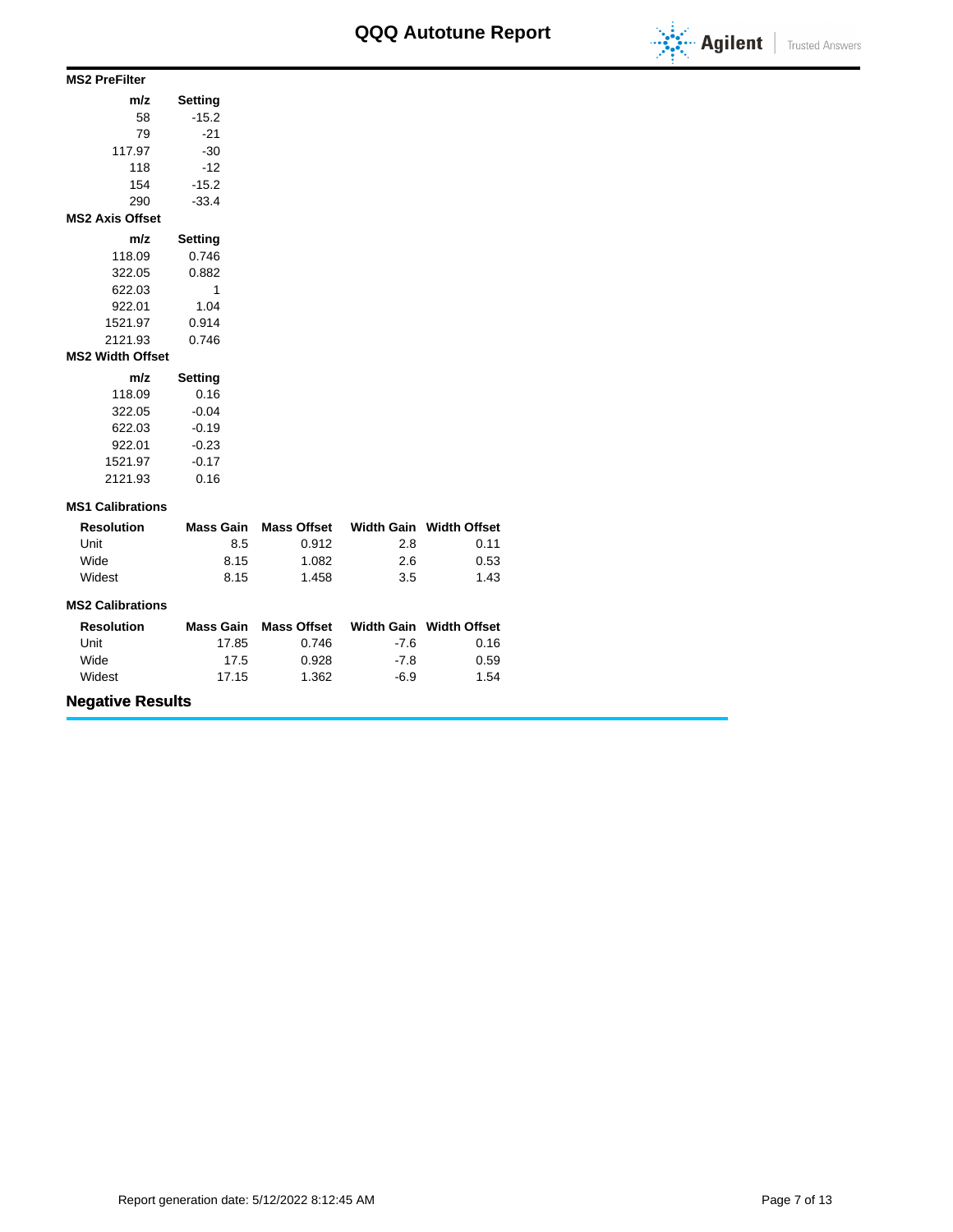



|         | m/z m/z Expected | <b>FWHM</b> | <b>FWHM</b>     | <b>Abundance</b> |
|---------|------------------|-------------|-----------------|------------------|
|         |                  |             | <b>Expected</b> |                  |
| 112.96  | 112.99           | 0.75        | 0.70            | 161703           |
| 302.00  | 302.00           | 0.71        | 0.70            | 121079           |
| 601.99  | 601.98           | 0.70        | 0.70            | 164620           |
| 1034.01 | 1033.99          | 0.70        | 0.70            | 324528           |
| 1633.97 | 1633.95          | 0.69        | 0.70            | 812118           |
| 2233.97 | 2233.91          | 0.70        | 0.70            | 683174           |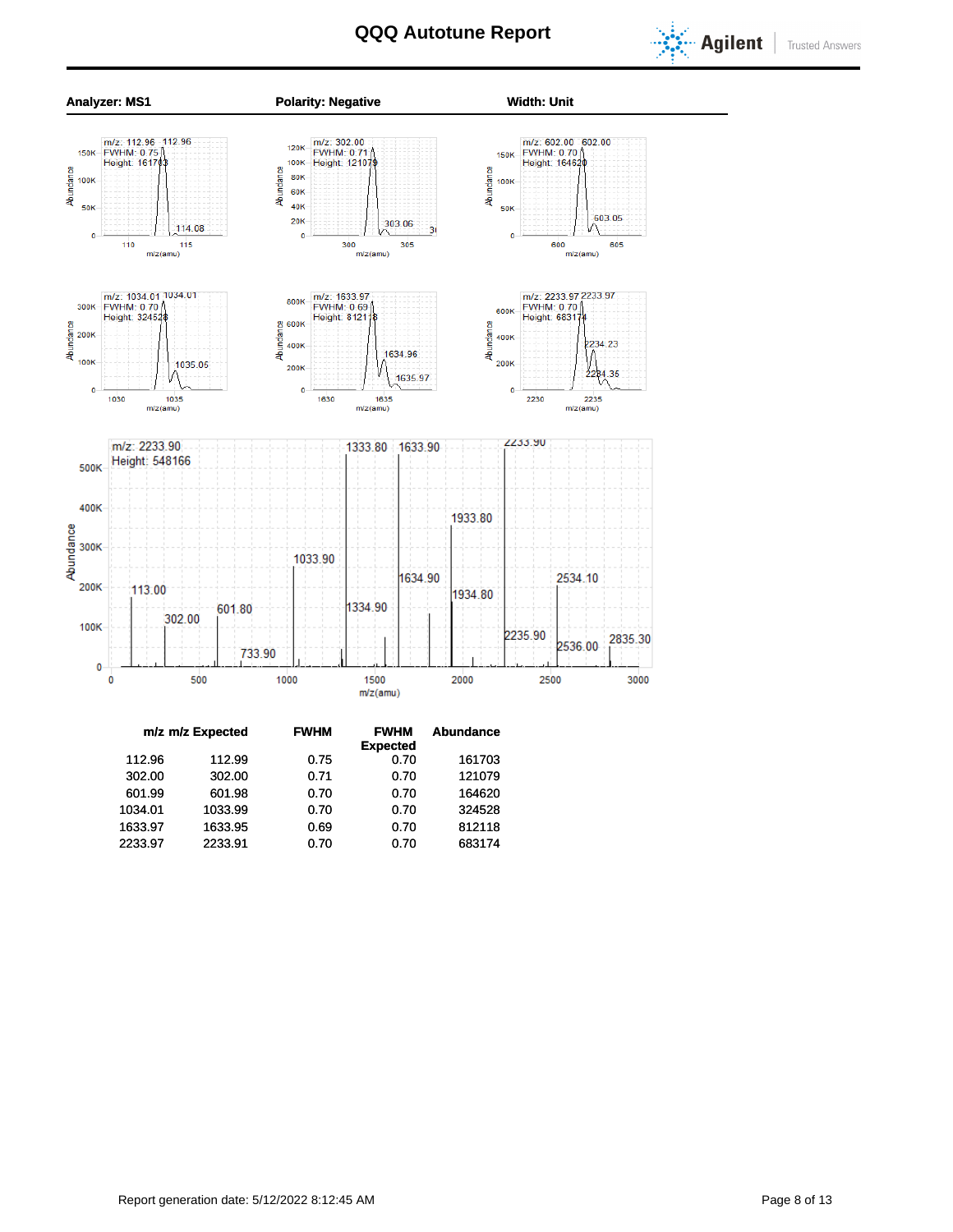



|         | m/z m/z Expected | <b>FWHM</b> | <b>FWHM</b><br><b>Expected</b> | Abundance |
|---------|------------------|-------------|--------------------------------|-----------|
| 112.95  | 112.99           | 0.74        | 0.70                           | 132363    |
| 301.96  | 302.00           | 0.72        | 0.70                           | 141030    |
| 601.93  | 601.98           | 0.72        | 0.70                           | 161941    |
| 1034.00 | 1033.99          | 0.69        | 0.70                           | 417966    |
| 1633.96 | 1633.95          | 0.67        | 0.70                           | 937262    |
| 2233.95 | 2233.91          | 0.67        | 0.70                           | 644328    |
|         |                  |             |                                |           |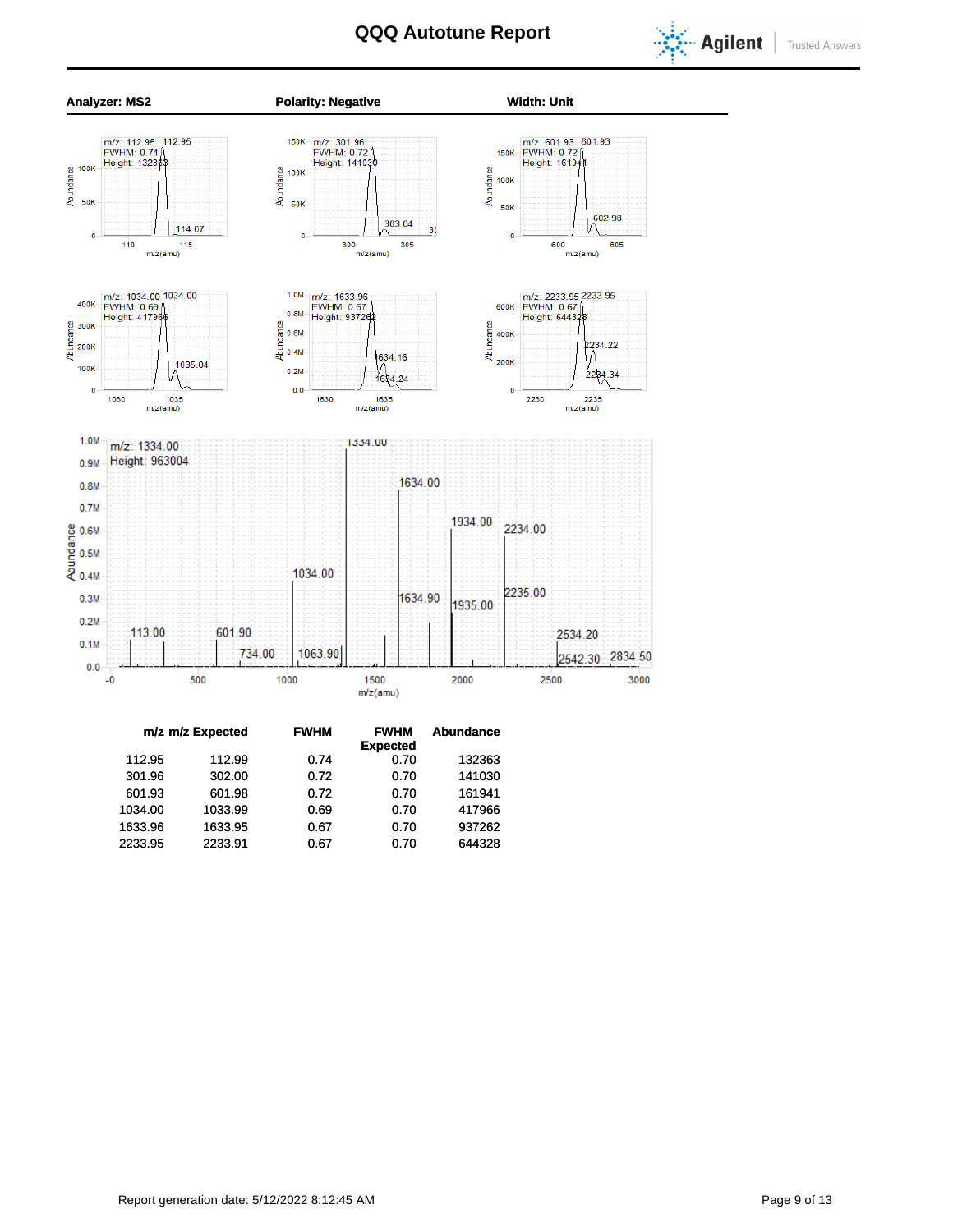





1633.98 1633.95 1.39 1.20 2908636 2234.04 2233.91 1.14 1.20 2027886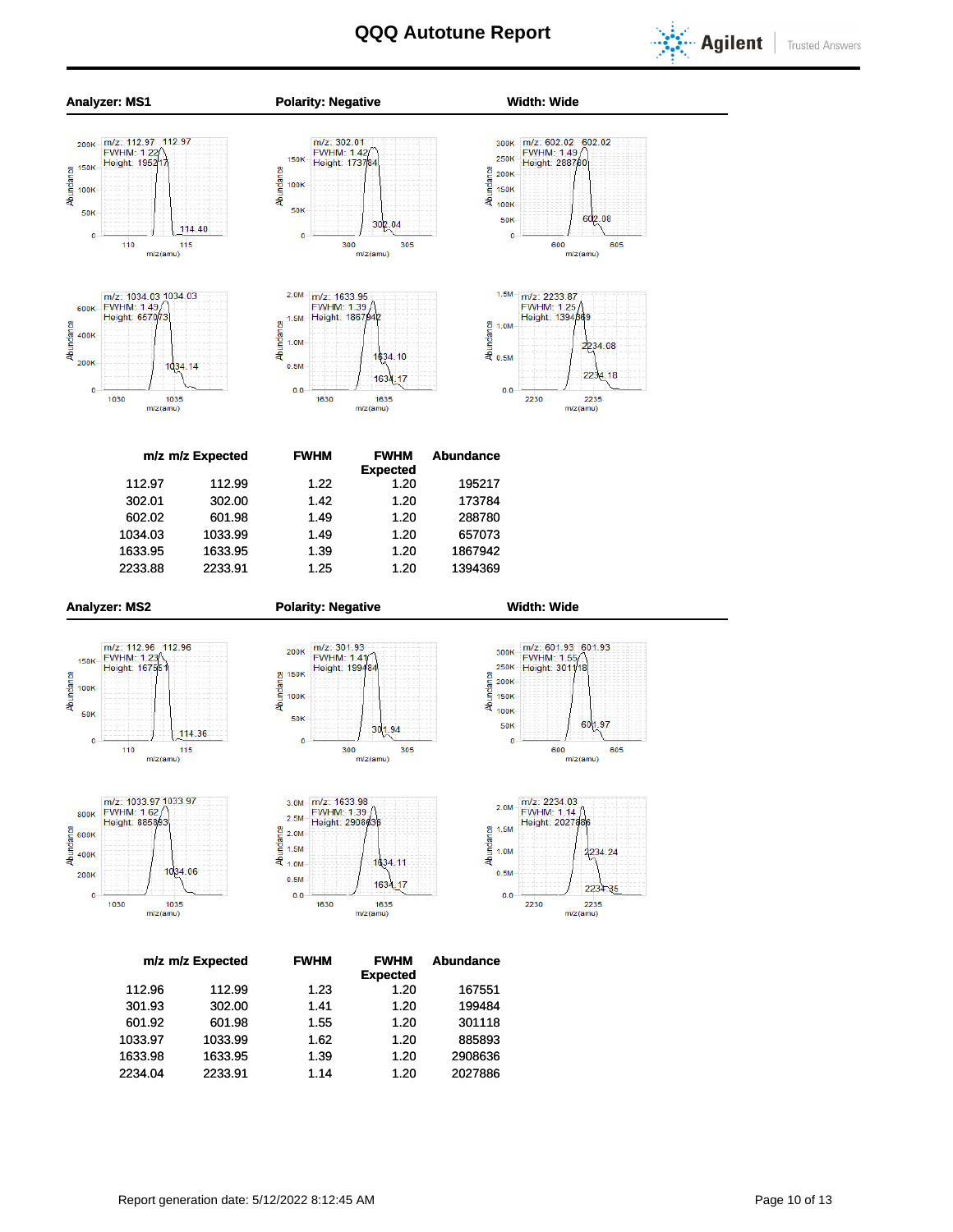

**Trusted Answers** 



601.92 601.98 2.96 2.50 389340 1034.00 1033.99 2.99 2.50 1280798 1633.97 1633.95 2.74 2.50 5191379 2233.92 2233.91 2.36 2.50 5868920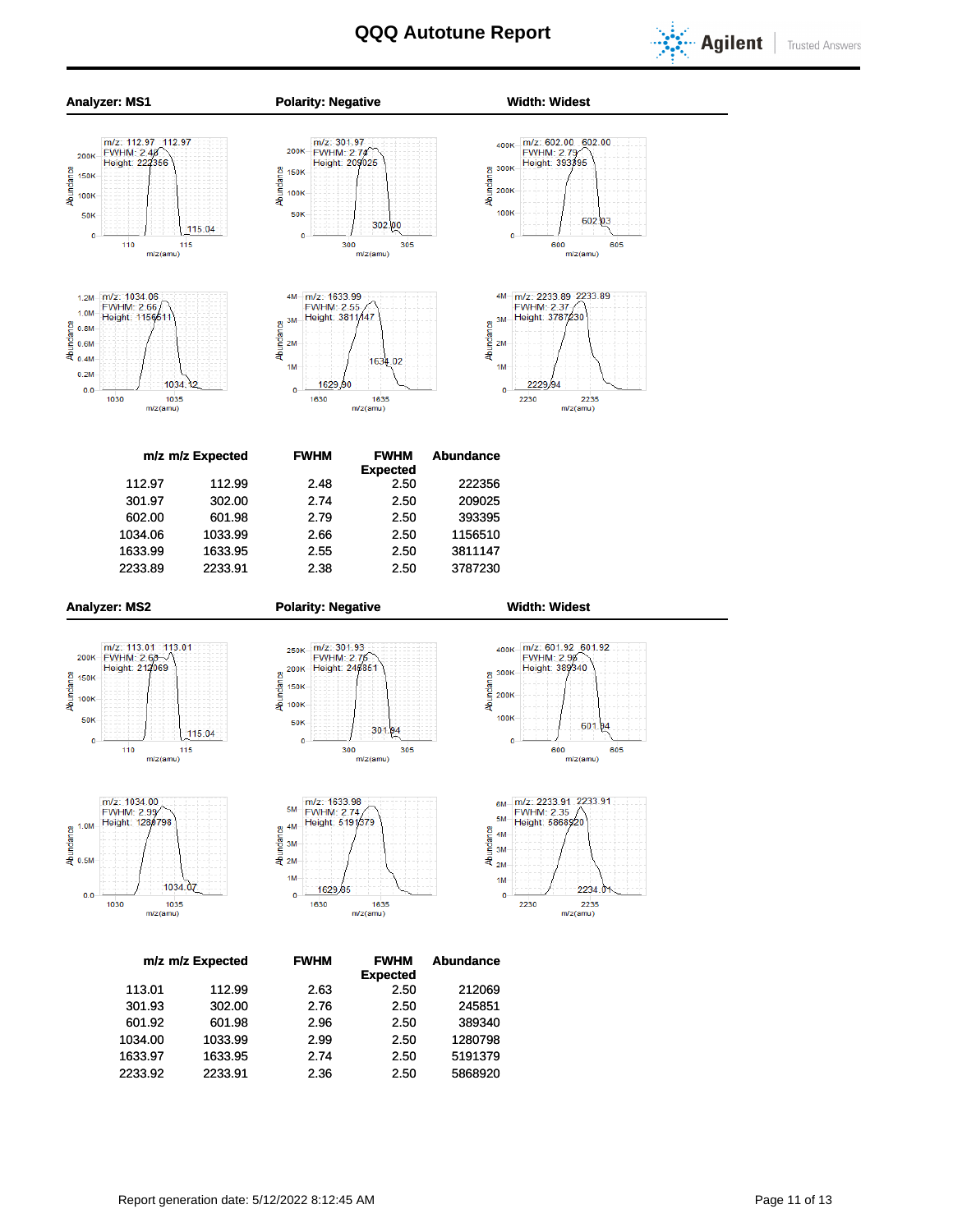

### **Negative Results**

| <b>Tune Parameters</b>  |         |
|-------------------------|---------|
| <b>Parameters</b>       | Setting |
| Fragmentor              | 115     |
| Skimmer                 | 15      |
| Octopole DC             | 5       |
| Octopole RF             | 600     |
| Lens 1                  | $-3.90$ |
| <b>MS1 PreFilter</b>    | 13      |
| MS <sub>1</sub> DC      | $-3.00$ |
| <b>MS1 PostFilter</b>   | $-2.00$ |
| <b>MS1 Axis Offset</b>  | 0.91    |
| <b>MS1 Axis Gain</b>    | 8.35    |
| <b>MS1 Width Offset</b> | 0.18    |
| <b>MS1 Width Gain</b>   | 3       |
| MS1 Heater              | 100     |
| MS <sub>2</sub> DC      | 10      |
| <b>MS2 PreFilter</b>    | 30      |
| <b>MS2 Axis Offset</b>  | 0.72    |
| MS2 Axis Gain           | 17.75   |
| <b>MS2 Width Offset</b> | 0.15    |
| <b>MS2 Width Gain</b>   | -8      |
| <b>MS2 Heater</b>       | 100     |
| <b>Cell Entry</b>       | 1       |
| Hexapole DC             | 0.00    |
| Hexapole RF             | 500     |
| Hexapole Accel          | 5       |
| Cell Exit               | 7.00    |
| <b>Collision Gas</b>    | 1       |
| Iris                    | 150     |
| HED                     | 18      |
| <b>EMV</b>              | 1205    |
| <b>Collision Energy</b> | 0       |
| Lens 1[MS2]             | $-4.00$ |
| MS1 PreFilter[MS2]      | $-2.60$ |

#### **Dynamic Ramp Tables**

| <b>MS1 PreFilter</b>    |                |
|-------------------------|----------------|
| m/z                     | <b>Setting</b> |
| 112.99                  | 10.4           |
| 302                     | 7.6            |
| 601.98                  | 8.4            |
| 1033.99                 | 20.9           |
| 1633.95                 | 16.5           |
| 2233.91                 | 11.7           |
| <b>MS1 Axis Offset</b>  |                |
| m/z                     | Setting        |
| 112.99                  | 0.91           |
| 302                     | 1.109          |
| 601.98                  | 1.163          |
| 1033.99                 | 1.178          |
| 1633.95                 | 1.061          |
| 2233.91                 | 0.91           |
| <b>MS1 Width Offset</b> |                |
| m/z                     | Setting        |
| 112.99                  | 0.18           |
| 302                     | $-0.03$        |
| 601.98                  | $-0.12$        |
| 1033.99                 | $-0.1$         |
| 1633.95                 | $-0.01$        |
| 2233.91                 | 0.18           |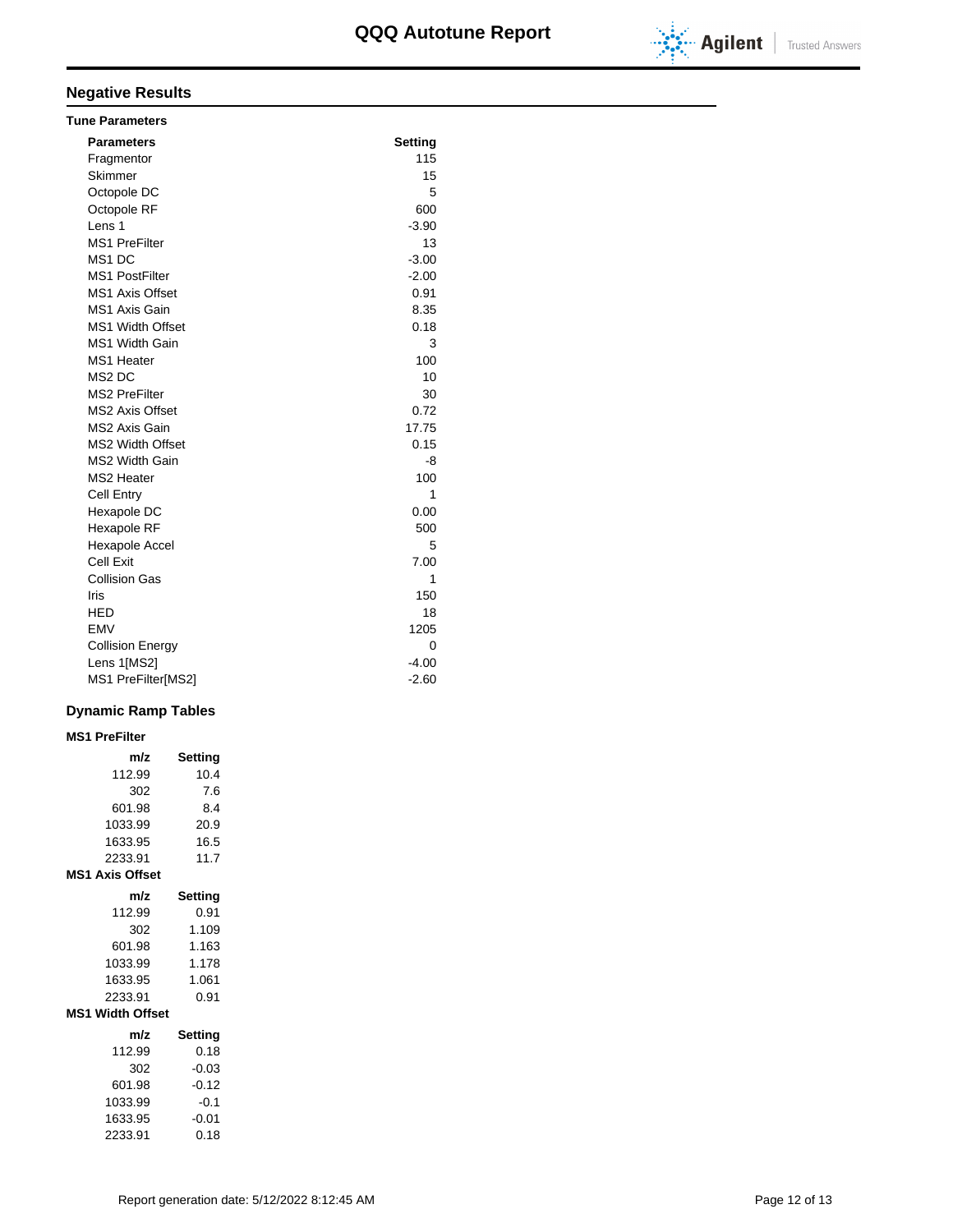

#### **MS2 PreFilter**

| Setting |
|---------|
| 17.6    |
| 30      |
| 10      |
| 20.4    |
| 22.4    |
| 34.2    |
|         |
| Setting |
| 0.72    |
| 0.884   |
| 1.009   |
| 1.084   |
| 0.957   |
| 0.72    |
|         |
| Setting |
| 0.15    |
| 0.02    |
| $-0.15$ |
| $-0.18$ |
| $-0.11$ |
|         |

#### **MS1 Calibrations**

2233.91 0.15

| <b>Resolution</b> | Mass Gain | Mass Offset |     | Width Gain Width Offset |
|-------------------|-----------|-------------|-----|-------------------------|
| Unit              | 8.35      | 0.91        | 2.6 | 0.18                    |
| Wide              | 8.05      | 1.106       | 2.7 | 0.58                    |
| Widest            | 7 R       | 1.554       | 3.2 | 1.57                    |

#### **MS2 Calibrations**

| <b>Resolution</b> | Mass Gain | Mass Offset |        | Width Gain Width Offset |
|-------------------|-----------|-------------|--------|-------------------------|
| Unit              | 17.75     | 0.72        | $-7.5$ | 0.15                    |
| Wide              | 17.65     | 0.934       | -72    | 0.56                    |
| Widest            | 17.05     | 1.426       | -6.7   | 1.62                    |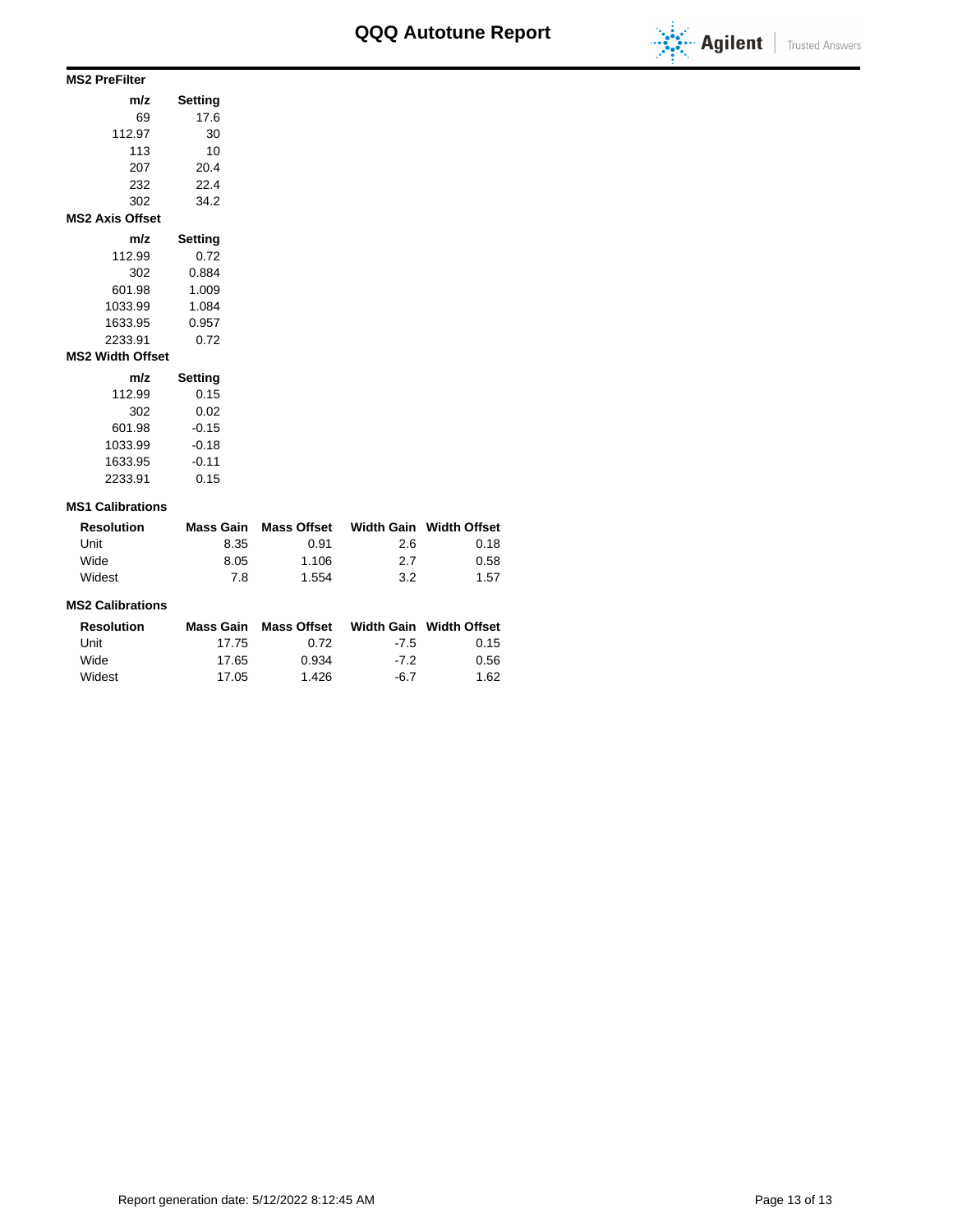### **QQQ Check Tune Report**



**Instrument Name** LCMS-2<br> **MS Model** G6470A **MS Model** G6470A<br> **MS Instrument Serial** GG1936G104 **MS Instrument Serial Serial SG1936G104**<br>**Software\_Firmware Version** 10.0.142, FW: A.00.08.100 **Software\_Firmware Version**<br>Tune Date & Time **Tune Date & Time** 12 May 2022 07:22:28<br> **Data Path** 12 D:\MassHunter\Tune\C **Ion Source** AJS ESI<br> **Ionization Mode** AJS ESI **Ionization Mode** AJS<br> **Tuned Resolution** All **Tuned Resolution<br>Vacuum Pressure** 

D:\MassHunter\Tune\QQQ\G6470A\atunes.TUNE.XML<br>AJS ESI **Vacuum Pressure** 1.99E+0 [R] (Torr); 5.22E-5 [H] (Torr)

#### **Source Parameters**

| <b>Parameter</b>        | <b>Positive</b> | <b>Negative</b> |
|-------------------------|-----------------|-----------------|
| Gas Temp (°C)           | 300             | 300             |
| Gas Flow (I/min)        | 8               | 8               |
| Nebulizer (psi)         | 15              | 15              |
| Capillary (V)           | 4000            | 4000            |
| Nozzle Voltage (V)      | 1500            | 1500            |
| Sheath Gas Temp (°C)    | 250             | 250             |
| Sheath Gas Flow (I/min) |                 |                 |

#### **Positive Results**

**Analyzer: MS1 Polarity: Positive Width: Unit**

| m/z           | m/z                       | <b>Delta</b> | Result      | <b>FWHM</b> | <b>FWHM</b> | <b>Delta</b> |      | <b>Result Abundance</b> |
|---------------|---------------------------|--------------|-------------|-------------|-------------|--------------|------|-------------------------|
| Expected      | Measured                  |              |             | Expected    | Measured    |              |      |                         |
| 118.09        | 118.09                    | 0.00         | Pass        | 0.70        | 0.72        | 0.02         | Pass | 490124                  |
| 322.05        | 322.02                    | $-0.03$      | Pass        | 0.70        | 0.73        | 0.03         | Pass | 202931                  |
| 622.03        | 622.00                    | $-0.03$      | Pass        | 0.70        | 0.73        | 0.03         | Pass | 278767                  |
| 922.01        | 922.01                    | 0.00         | Pass        | 0.70        | 0.68        | $-0.02$      | Pass | 291451                  |
| 1521.97       | 1521.99                   | 0.02         | Pass        | 0.70        | 0.67        | $-0.03$      | Pass | 153573                  |
| 2121.93       | 2121.96                   | 0.03         | Pass        | 0.70        | 0.74        | 0.04         | Pass | 136170                  |
| Analyzer: MS2 | <b>Polarity: Positive</b> |              | Width: Unit |             |             |              |      |                         |

| m/z             | m/z      | <b>Delta</b> | Result            | <b>FWHM</b>     | <b>FWHM</b> | <b>Delta</b> |      | Result Abundance |
|-----------------|----------|--------------|-------------------|-----------------|-------------|--------------|------|------------------|
| <b>Expected</b> | Measured |              |                   | <b>Expected</b> | Measured    |              |      |                  |
| 118.09          | 118.09   | 0.00         | Pass              | 0.70            | 0.72        | 0.02         | Pass | 323292           |
| 322.05          | 322.03   | $-0.02$      | Pass              | 0.70            | 0.70        | 0.00         | Pass | 175765           |
| 622.03          | 622.01   | $-0.02$      | Pass              | 0.70            | 0.72        | 0.02         | Pass | 199963           |
| 922.01          | 922.01   | 0.00         | Pass              | 0.70            | 0.68        | $-0.02$      | Pass | 174732           |
| 1521.97         | 1521.98  | 0.01         | Pass              | 0.70            | 0.69        | $-0.01$      | Pass | 91401            |
| 2121.93         | 2121.95  | 0.02         | Pass              | 0.70            | 0.76        | 0.06         | Pass | 133929           |
| ----            | _ _ _    | .            | ---- -<br>---- -- |                 |             |              |      |                  |

**Analyzer: MS1 Polarity: Positive Width: Wide**

| m/z             | m/z                       | <b>Delta</b> | Result     | <b>FWHM</b>     | <b>FWHM</b> | <b>Delta</b> |      | <b>Result Abundance</b> |
|-----------------|---------------------------|--------------|------------|-----------------|-------------|--------------|------|-------------------------|
| <b>Expected</b> | Measured                  |              |            | <b>Expected</b> | Measured    |              |      |                         |
| 118.09          | 118.06                    | $-0.03$      | Pass       | 1.20            | 1.25        | 0.05         | Pass | 553592                  |
| 322.05          | 322.00                    | $-0.05$      | Pass       | 1.20            | 1.47        | 0.27         | Pass | 282507                  |
| 622.03          | 621.98                    | $-0.05$      | Pass       | 1.20            | 1.47        | 0.27         | Pass | 459693                  |
| 922.01          | 921.94                    | $-0.07$      | Pass       | 1.20            | 1.44        | 0.24         | Pass | 489778                  |
| 1521.97         | 1521.90                   | $-0.07$      | Pass       | 1.20            | 1.30        | 0.10         | Pass | 286269                  |
| 2121.93         | 2121.86                   | $-0.07$      | Pass       | .20             | 1.13        | $-0.07$      | Pass | 202149                  |
| Analyzer MS2    | <b>Polarity: Positive</b> |              | Width Wide |                 |             |              |      |                         |

**Analyzer: MS2 Polarity: Positive Width: Wide**

| m/z                  | m/z                       | <b>Delta</b> | Result               | <b>FWHM</b> | <b>FWHM</b> | <b>Delta</b> |      | <b>Result Abundance</b> |
|----------------------|---------------------------|--------------|----------------------|-------------|-------------|--------------|------|-------------------------|
| <b>Expected</b>      | Measured                  |              |                      | Expected    | Measured    |              |      |                         |
| 118.09               | 118.08                    | $-0.01$      | Pass                 | 1.20        | 1.23        | 0.03         | Pass | 430537                  |
| 322.05               | 321.99                    | $-0.06$      | Pass                 | 1.20        | 1.43        | 0.23         | Pass | 273136                  |
| 622.03               | 621.96                    | $-0.07$      | Pass                 | 1.20        | 1.61        | 0.41         | Pass | 351525                  |
| 922.01               | 922.00                    | $-0.01$      | Pass                 | 1.20        | 1.48        | 0.28         | Pass | 388164                  |
| 1521.97              | 1521.98                   | 0.01         | Pass                 | 1.20        | 1.27        | 0.07         | Pass | 258811                  |
| 2121.93              | 2121.89                   | $-0.04$      | Pass                 | 1.20        | 1.11        | $-0.09$      | Pass | 210637                  |
| <b>Analyzer: MS1</b> | <b>Polarity: Positive</b> |              | <b>Width: Widest</b> |             |             |              |      |                         |

| m/z<br><b>Expected</b> | m/z<br>Measured | <b>Delta</b> | Result | <b>FWHM</b><br><b>Expected</b> | <b>FWHM</b><br>Measured | <b>Delta</b> |      | Result Abundance |
|------------------------|-----------------|--------------|--------|--------------------------------|-------------------------|--------------|------|------------------|
| 118.09                 | 118.07          | $-0.02$      | Pass   | 2.50                           | 2.44                    | $-0.06$      | Pass | 629111           |
| 322.05                 | 321.99          | $-0.06$      | Pass   | 2.50                           | 2.65                    | 0.15         | Pass | 374213           |
| 622.03                 | 622.00          | $-0.03$      | Pass   | 2.50                           | 2.74                    | 0.24         | Pass | 610443           |
| 922.01                 | 921.91          | $-0.10$      | Pass   | 2.50                           | 2.77                    | 0.27         | Pass | 752903           |
| 1521.97                | 1522.01         | 0.04         | Pass   | 2.50                           | 2.63                    | 0.13         | Pass | 531057           |
| 2121.93                | 2121.88         | $-0.05$      | Pass   | 2.50                           | 2.57                    | 0.07         | Pass | 524826           |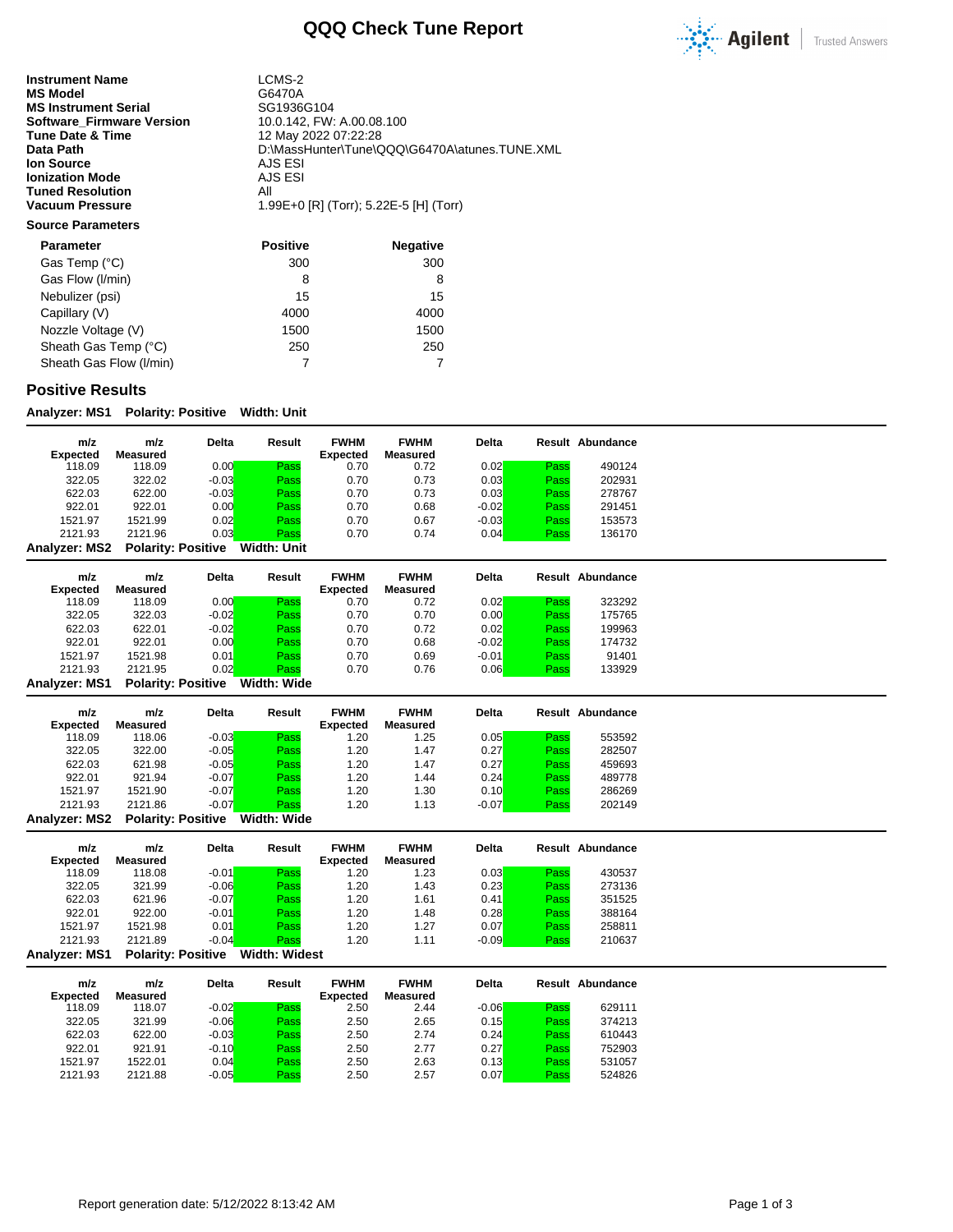## **QQQ Check Tune Report**



# **Analyzer: MS2 Polarity: Positive Width: Widest**

| m/z<br><b>Expected</b> | m/z<br>Measured | <b>Delta</b> | Result | <b>FWHM</b><br><b>Expected</b> | <b>FWHM</b><br>Measured | <b>Delta</b> |      | Result Abundance |
|------------------------|-----------------|--------------|--------|--------------------------------|-------------------------|--------------|------|------------------|
| 118.09                 | 118.07          | $-0.02$      | Pass   | 2.50                           | 2.46                    | $-0.04$      | Pass | 567258           |
| 322.05                 | 322.04          | $-0.01$      | Pass   | 2.50                           | 2.71                    | 0.21         | Pass | 369952           |
| 622.03                 | 622.03          | 0.00         | Pass   | 2.50                           | 2.84                    | 0.34         | Pass | 558783           |
| 922.01                 | 922.05          | 0.04         | Pass   | 2.50                           | 2.75                    | 0.25         | Pass | 652098           |
| 1521.97                | 1521.87         | $-0.10$      | Pass   | 2.50                           | 2.56                    | 0.06         | Pass | 604027           |
| 2121.93                | 2121.81         | $-0.12$      | Pass   | 2.50                           | 2.39                    | $-0.11$      | Pass | 724142           |